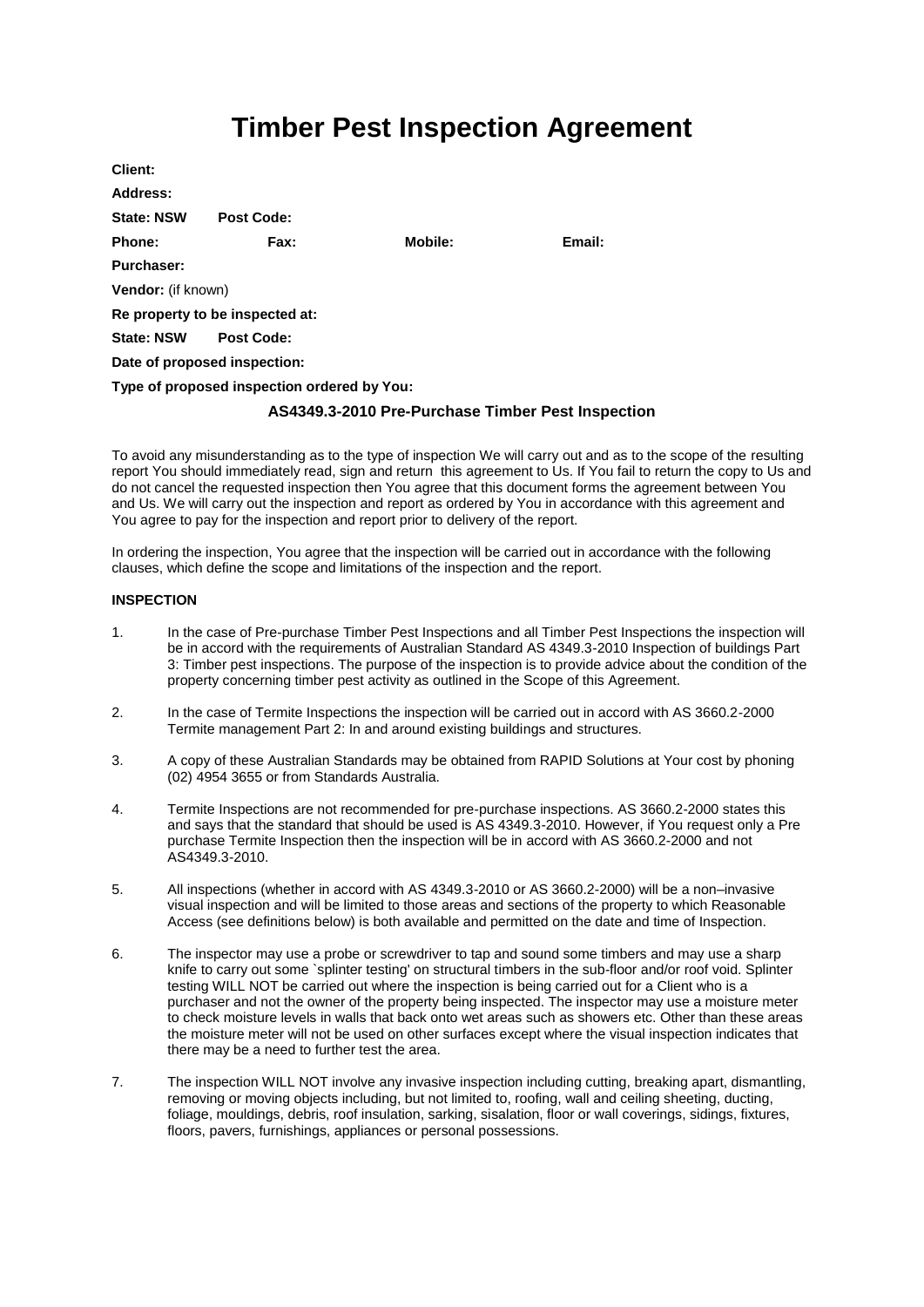- 8. The inspector CANNOT see or inspect inside walls, between floors, inside skillion roofing, inside the eaves, behind stored goods in cupboards, in other areas that are concealed or obstructed. Insulation in the roof void may conceal the ceiling timbers and make inspection of the area unsafe. The inspector WILL NOT dig, gouge, force or perform any other invasive procedures. An invasive inspection will not be performed unless a separate contract is entered into.
- 9. If the property to be inspected is occupied then You should be aware that furnishings or household items may be concealing evidence of Timber Pests, which may only be revealed when the items are moved or removed. In some case the concealment may be deliberate. If You are the purchaser and not the owner of the property to be inspected then You should obtain a statement from the owner as to any timber pest activity or damage to the property known to them and what, if any, treatments have been carried out to the property. It is important to obtain copies of any paperwork issued and the details of any repairs carried out. Ideally the information obtained should be given to the inspector prior to the inspection being Conducted.

# **SCOPE OF THE INSPECTION & REPORT**

- 10. In the case of Pre-purchase Timber Pest Inspections or Timber Pest Inspections in accord with AS 4349.3-2010 the Inspection and resulting Report will be confined to reporting on the discovery, or non discovery, of infestation and/or damage caused by subterranean and dampwood termites (white ants), borers of seasoned timber and wood decay fungi (rot), present on the date and time of the Inspection.
- 11. In the case of all Termite Inspections in accord with AS 3660.2-2000 inspections the Inspection and resulting Report will be confined to reporting on the discovery, or non discovery, of infestation and/or damage caused by subterranean and dampwood termites (white ants) present on the date and time of the Inspection. Borers of seasoned timber will not be reported on. Wood decay fungi (rot) will not be reported on but may be reported as a conducive condition for termite activity.
- 12. In both cases the Inspection will not cover any other pests and the Report will not comment on them. Dry wood termites (Family: KALOTERMITIDAE) and European House Borer (*Hylotrupes bujulus Linnaeus)* will be excluded from the Inspection.
- 13. The inspection will report any evidence of a termite treatment that happens to be found. Where evidence of a treatment is reported then the Client should assume that the treatment was applied as a curative and not as a preventative. You should obtain a statement from the owner as to any treatments that have been carried out to the property. It is important to obtain copies of any paperwork issued.
- **14. MOULD:** Mildew and non wood decay fungi are commonly known as Mould and is not considered a Timber Pest but may be an indicator of poor ventilation or the presence of termites, wood decay or water leaks. Mould and their spores may cause health problems or allergic reactions such as asthma and dermatitis in some people.

# **LIMITATIONS**

- 15. Nothing contained in the Report will imply that any inaccessible or partly inaccessible area(s) or section(s) of the property are not, or have not been, infested by termites or timber pests. Accordingly the Report will not guarantee that an infestation and/or damage does not exist in any inaccessible or partly inaccessible areas or sections of the property. Nor can it guarantee that future infestation of Timber Pests will not occur or be found.
- 16. If the property to be inspected is occupied then You must be aware that furnishings or household items may be concealing evidence of problems, which may only be revealed when the items are moved or removed.

Where the Report says the property is occupied You agree to:

- a) Obtain a statement from the owner as to
	- i. any Timber Pest activity or damage;
	- ii. timber repairs or other repairs
	- iii. alterations or other problems to the property known to them
	- iv. any other work carried out to the property including Timber Pest treatments
	- v. obtain copies of any paperwork issued and the details of all work carried out
- b) Indemnify the Inspector from any loss incurred by You relating to the items listed in clause (a) above where no such statement is obtained.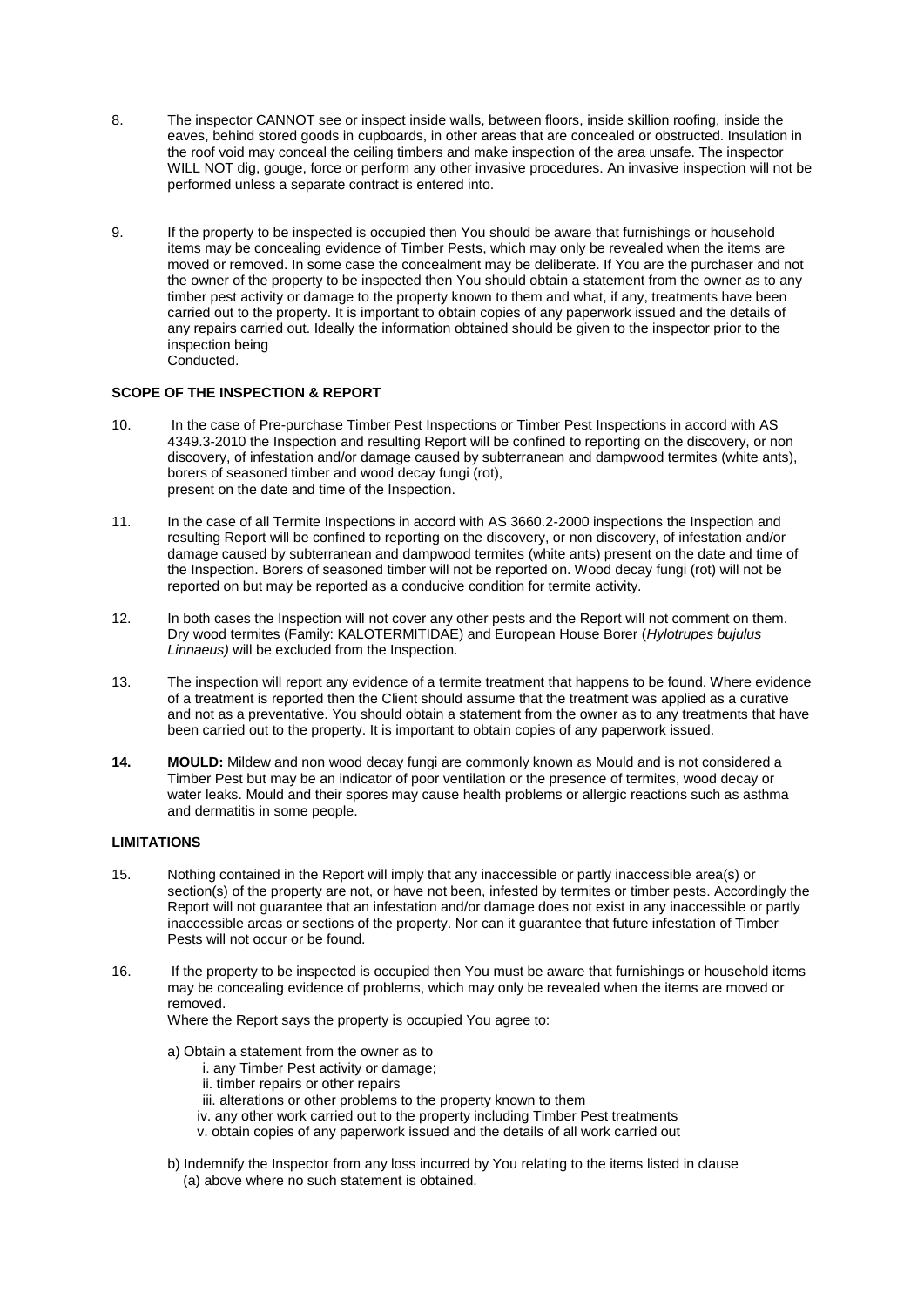### **DETERMINING EXTENT OF DAMAGE**

- 17. The Report will not and cannot state the extent of any timber pest damage. If any evidence of Timber Pest activity and/or damage resulting from Timber Pest activity is reported either in the structure(s) or the grounds of the property, then-You must assume that there may be some structural or concealed damage within the building(s). An invasive Timber Pest Inspection (for which a separate contract is required) should be carried out and You should arrange for a qualified person such as a Builder, Engineer, or Architect to carry out a structural inspection and to determine the full extent of the damage and the extent of repairs that may be required.
- 18. If Timber Pest activity and/or damage are found, within the structures or the grounds of the property, then damage may exist in concealed areas, eg framing timbers. In this case an invasive inspection is strongly recommended. Damage may only be found when wall linings, cladding or insulation are removed to reveal previously concealed timber. You agree that neither We nor the individual conducting the Inspection is responsible or liable for the repair of any damage whether disclosed by the report or not.

## **COMPLAINTS PROCEDURE**

19. In the event of any dispute or claim arising out of, or relating to the Inspection or the Report, You must notify Us as soon as possible of the dispute or claim by email, fax or mail. You must allow Us (which includes persons nominated by Us) to visit the property (which visit must occur within twenty eight (28) days of your notification to Us) and give Us full access in order that We may fully investigate the complaint. You will be provided with a written response to your dispute or claim within twenty eight (28) days of the date of the inspection.

If You are not satisfied with our response You must within twenty one (21) days of Your receipt of Our written response refer the matter to a Mediator nominated by Us from the Institute of Arbitrators and Mediators of Australia. The cost of the Mediator will be borne equally by both parties or as agreed as part of the mediated settlement.

Should the dispute or claim not be resolved by mediation then the dispute or claim will proceed to arbitration. The Institute of Arbitrators and Mediators of Australia will appoint an Arbitrator who will hear and resolve the dispute. The arbitration, subject to any directions of the Arbitrator, will proceed in the following manner:

(a) The parties must submit all written submissions and evidence to the Arbitrator within twenty one (21) days of the appointment of the Arbitrator; and

(b) The arbitration will be held within twenty one (21) days of the Arbitrator receiving the written submissions.

The Arbitrator will make a decision determining the dispute or claim within twenty one (21) of the final day of the arbitration. The Arbitrator may, as part of his determination, determine what costs, if any, each of the parties are to pay and the time by which the parties must be paid any settlement or costs.

The decision of the Arbitrator is final and binding on both parties. Should the Arbitrator order either party to pay any settlement amount or costs to the other party but not specify a time for payment then such payment shall be made within twenty one (21) days of the order.

In the event You do not comply with the above Complaints Procedure and commence litigation against Us then You agree to fully indemnify Us against any awards, costs, legal fees and expenses incurred by Us in having your litigation set aside or adjourned to permit the foregoing Complaints Procedure to complete.

#### **Purchaser's Initials: \_\_\_\_\_\_\_\_\_\_\_\_\_\_\_\_\_\_\_\_\_\_\_\_\_\_\_\_\_**

#### **THIRD PARTIES**

Compensation will only be payable for losses arising in contract or tort sustained by the Client named on the front of this report. Any third party acting or relying on this Report, in whole or in part, does so entirely at their own risk. However, if ordered by a Real Estate Agent or a Vendor for the purpose of auctioning a property then the Inspection Report may be ordered up to seven (7) days prior to the auction, copies may be given out prior to the auction and the Report will have a life of 14 days during which time it may be transferred to the purchaser. Providing the purchaser agrees to the terms of this agreement then they may rely on the report subject to the terms and conditions of this agreement and the Report itself.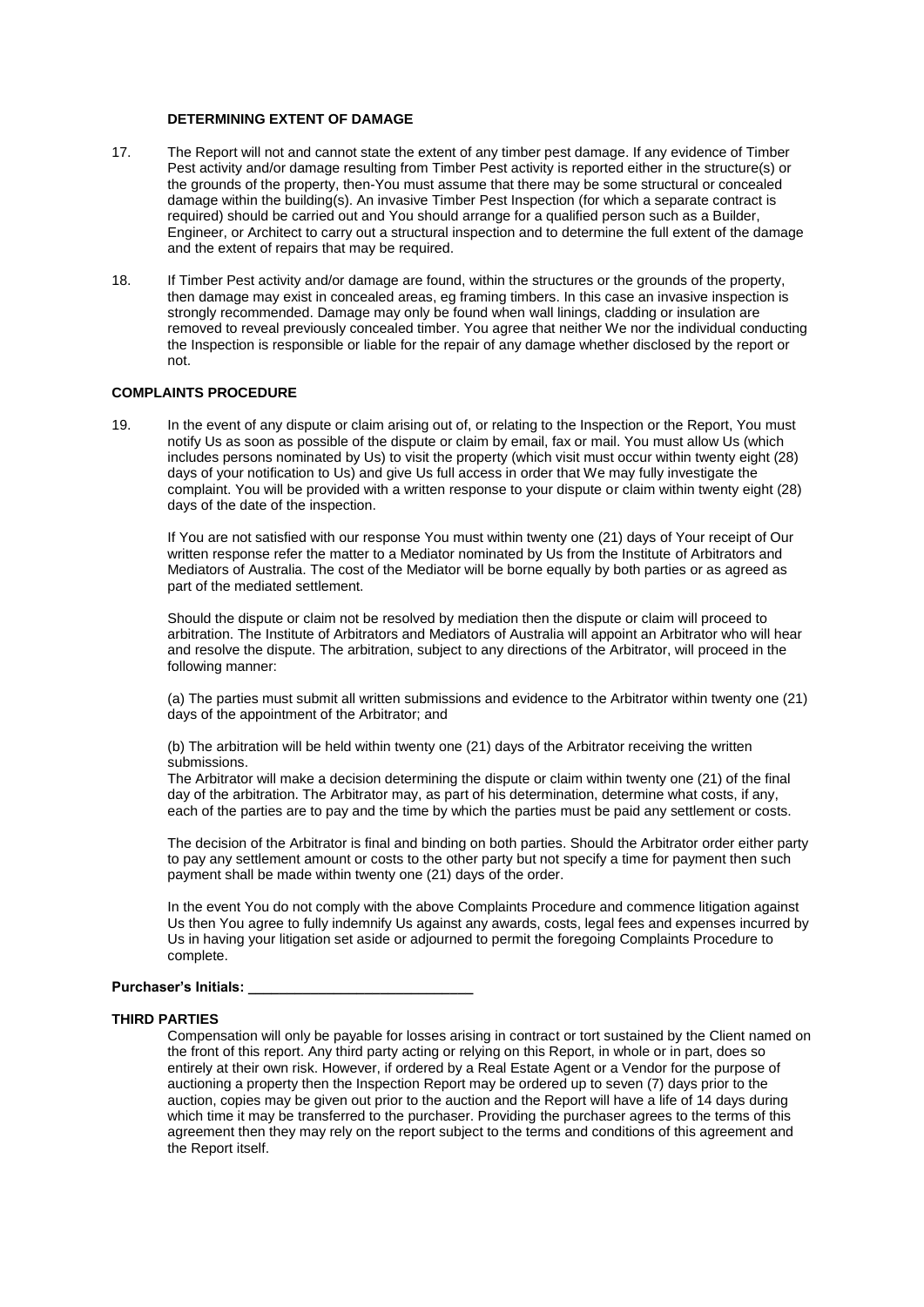**Note:** In the ACT under the Civil Law (Sale of Residential Property) Act 2003 and Regulations the report resulting from this inspection may be passed to the purchaser as part of the sale process providing it is carried out not more than three months prior to listing and is not more than six months old.

#### **DEFINITIONS**

20. You should read and understand the following definitions of words used in this agreement and the Report. This will help You understand what is involved in a Timber Pest Inspection or a Termite Inspection, the difficulties faced by an inspector and the contents of the Report with which We will provide You following the inspection.

**Access hole** means a hole in the structure allowing entry to an area.

**Active** means live timber pests were sighted during the inspection.

**Client means** the person(s) who requests the report. If ordered by the client's Agent then it is agreed that the Agent represents the client and has the authority to act for and on behalf of the client.

**High** moisture readings means a reading on a moisture meter that is higher that the norm for other parts of the structure. Such high reading should be investigated by invasive means as the presence could indicate a leak or may indicate timber pest activity and damage.

**Inactive** means that no active (see definition above) timber pests were detected but evidence such as workings, damage, mudding or exit holes is found at the time of the inspection.

**NOTE:** *Where visual evidence of inactive termite workings and/or damage is located, it is possible that termites may still be active in the immediate vicinity and the termites may continue to cause further damage It is not possible, without benefit of further investigation and inspections over a period of time, to ascertain whether any infestation is active or inactive. Continued, regular, inspections are essential.*

**Property** means the structures, gardens, trees, fences etc up to thirty (30) metres from the exterior walls of the main building but within the boundaries of the land on which the main building is erected. Unless You specifically order in writing that structures, gardens, trees and fences etc outside the thirty (30) metres from the exterior walls of the main building be inspected no such inspection will be carried out.

**Reasonable Access** means only areas to which reasonable access is available are inspected. The Australian Standard AS 3660 refers to AS 4349.3-2010 which defines reasonable access. Access will not be

available where there are safety concerns, or obstructions, or the space available is less than the following:

**Roof Void -** the dimensions of the access hole should be at least 500mm x 400mm, and, reachable by 3.6 M ladder, and, there is at least 600mm x 600mm of space to crawl;

 **Roof Exterior -** must be accessible by a 3.6M ladder

 **Subfloor -** Access is normally not available where dimensions are less than 500mm x 400mm for the access hole and less than 400mm of crawl space beneath the lowest bearer, or, less than500mm beneath the lowest part of any concrete floor;

The inspector shall determine whether sufficient space is available to allow safe access to confined areas.

Reasonable access does not include the use of destructive or invasive inspection methods. Nor does reasonable access include cutting or making access traps, or moving heavy furniture or stored goods.

**Report** means the report issued to You by Us following Our inspection of the property.

**Termites** means subterranean and dampwood termites (white ants) and does not include Dry wood termites.

**Our/Us/We** means the company, partnership or individual named below that You have requested to carry out a timber pest or termite inspection and report.